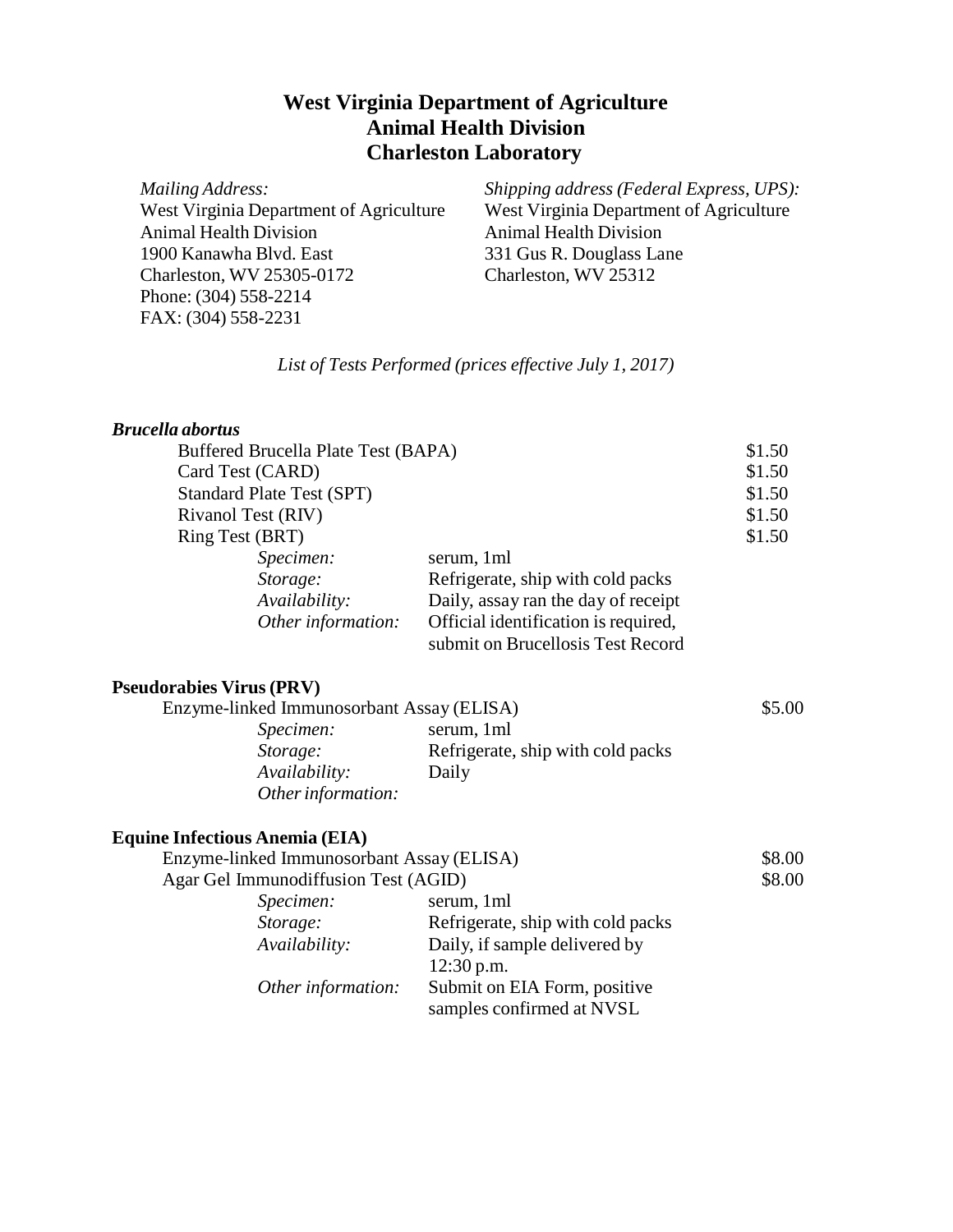| <b>Johne's Disease</b>                    |                                                     |                                                                  |         |
|-------------------------------------------|-----------------------------------------------------|------------------------------------------------------------------|---------|
| Enzyme-linked Immunosorbant Assay (ELISA) |                                                     | \$5.00                                                           |         |
|                                           | Specimen:                                           | serum, 1ml                                                       |         |
|                                           | Storage:                                            | Refrigerate, ship with cold packs                                |         |
|                                           | Availability:                                       | Mondays                                                          |         |
|                                           | Other information:                                  | Bovine, Sheep and Goats                                          |         |
| Leptospirosis                             |                                                     |                                                                  |         |
|                                           | Microagglutination Test (MAT)                       |                                                                  | \$5.00  |
|                                           | Specimen:                                           | serum, 1ml                                                       |         |
|                                           | Storage:                                            | Refrigerate, ship with cold packs                                |         |
|                                           | Availability:                                       | Fridays                                                          |         |
|                                           | Other information:                                  | serotypes: autumnalis, bratislava,                               |         |
|                                           |                                                     | canicola, grippotyphosa, hardjo,                                 |         |
|                                           |                                                     | icterohaemorrhagiae, pomona                                      |         |
|                                           | <b>Caprine Arthritis Encephalitis (CAE)</b>         |                                                                  |         |
| Enzyme-linked Immunosorbant Assay (ELISA) |                                                     |                                                                  | \$5.00  |
|                                           | Specimen:                                           | serum, 1ml                                                       |         |
|                                           | Storage:                                            | Refrigerate, ship with cold packs                                |         |
|                                           | Availability:                                       | Tuesdays                                                         |         |
|                                           | Other information:                                  | Goats                                                            |         |
|                                           | <b>Aerobic or Anaerobic Bacterial Culture</b>       |                                                                  |         |
|                                           | Culture on Blood Agar plates and other simple media |                                                                  | \$12.00 |
|                                           | Specimen:                                           | aspirates, exudates, urine, fluids,                              |         |
|                                           |                                                     | tissues, transport swabs                                         |         |
|                                           | Storage:                                            | Refrigerate, ship with cold packs                                |         |
|                                           | Availability:                                       | Daily, results in 3-7 days                                       |         |
|                                           | Other information:                                  | Call for specific disease needs                                  |         |
| <b>Susceptibility – Kirby Bauer</b>       |                                                     |                                                                  |         |
|                                           | Kirby-Bauer Susceptibility                          |                                                                  | \$7.00  |
|                                           | Specimen:                                           | Bacterial isolates                                               |         |
|                                           | Storage:                                            | Refrigerate, ship with cold packs                                |         |
|                                           | Availability:                                       | Daily                                                            |         |
|                                           | Other information:                                  |                                                                  |         |
| <b>Fecal Flotation</b>                    |                                                     |                                                                  |         |
| <b>Fecal Flotation routine</b>            |                                                     |                                                                  | \$4.00  |
|                                           | Specimen:                                           | 3-5 grams of feces                                               |         |
|                                           | Storage:                                            | Refrigerate, ship with cold packs,                               |         |
|                                           |                                                     | do not freeze                                                    |         |
|                                           | Availability:                                       | Daily                                                            |         |
|                                           | Other information:                                  | Use proper leak-proof containers,<br>no sleeves or gloves please |         |